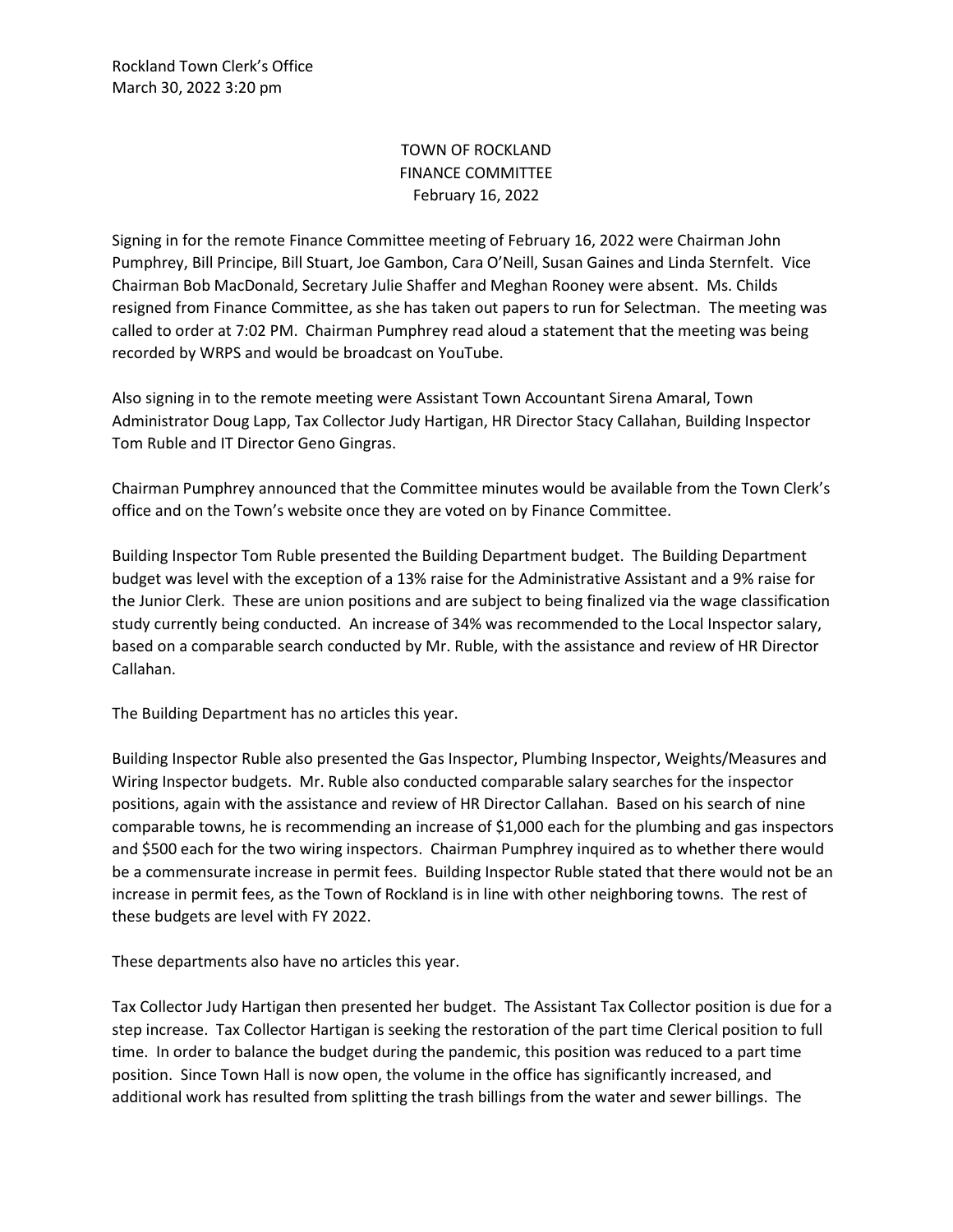proposed full time salary is the same as it was prior to the pandemic. Dues, meetings and travel has increased as Ms. Hartigan would like to send her Assistant Tax Collector to school at UMass Amherst in the fall. Mr. Stuart asked if there was a way to automate water, sewer and tax bills. Tax Collector Hartigan said that the Town is already using UniPay and Invoice Cloud. However, there is a credit card fee attached which is quite high (up to \$35-\$40), and there is no cost for utilizing the Bill Pay through residents' banks. However, this does not help the Tax Collector's office, as this process generates a check from the resident's bank that has to be processed by the Tax Collector's office. Ms. Hartigan also said that many residents like to pay in person and get a receipt. She stated that she will send out a buck slip with the next real estate tax billing that highlights the auto pay options.

The Tax Collector has no articles for FY '23.

IT Director Geno Gingras presented his budget. The increase in computer services is due to the costs of the new Town online permitting system, the requirement for multifactor authentication by the Town's insurer, software maintenance fees and a doubling in the fees for the Town's website. In addition, the Town's financial software cost (Munis) increased by 5% and backup and security software costs increased by 7% year over year.

The IT Director has no articles this year.

HR Director Stacy Callahan presented the new Personnel budget. Previously, the HR budget fell under the Selectmen's budget. HR Director Callahan is requesting a new part time position for a Human Resources coordinator, as HR Director Callahan has been working 50-70 hours per week for the last five years to complete all of the tasks required to be performed by the department, including personnel issues, tracking of FMLA, OSHA, workers comp, CORIs and onboarding retirees, the number of which has doubled over the last year. Chairman Pumphrey asked if the department was trying to automate. HR Director Callahan said that she and IT Director Gingras had meetings to explore this last spring and summer. They reviewed 4-6 different type of technologies, but that the systems were expensive to operate, with annual costs of \$30M-\$60M per year. She will continue to explore cost-effective automation for the department. Mr. Stuart asked if HR Director Callahan validated the process used in the Building Department's wage compensation study. Ms. Callahan stated that she worked on the study with Mr. Ruble and provided him with several of the comps used in the study.

The HR Director has no articles this year.

Town Administrator Lapp presented the remaining budgets. He began with the Board of Selectmen budget. The Town Administrator is in the last year of his contract. The Assistant Town Administrator and the Executive Assistant are showing as flat, as they should be covered by the wage adjustments from the classification study. The Human Resources Directory now falls under the new Personnel budget, and the Land Use Coordinator now falls under the new Land Use budget. Wage Adjustment Obligations should cover all union and non-union wage increases that were shown as flat line items in FY '23's budget. Landfill Monitoring cost increased, as both positions were consolidated to the Board of Selectmen budget. Professional and Technical expense covers departments that need help or have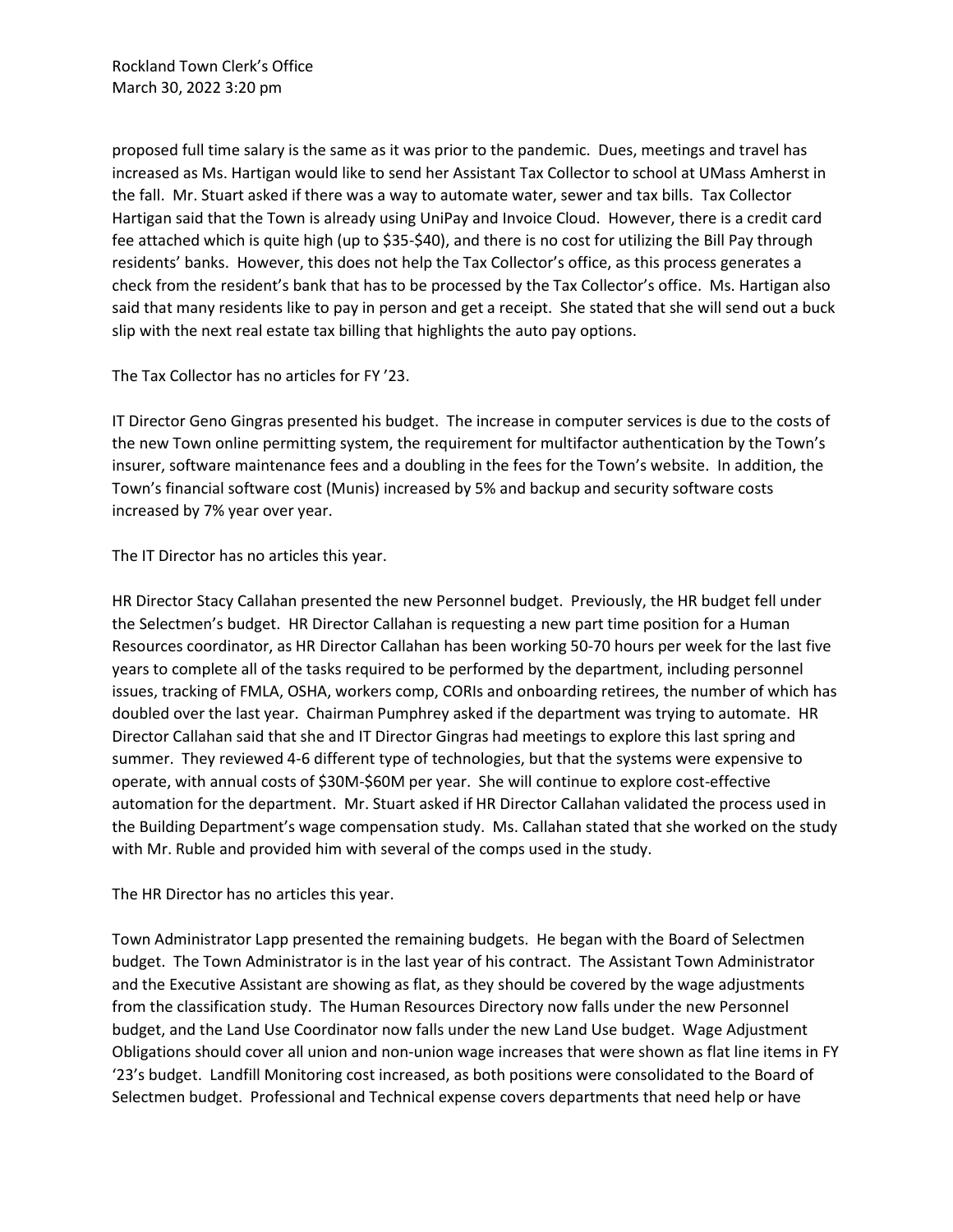Rockland Town Clerk's Office March 30, 2022 3:20 pm

people out. In FY '22, the Joint Waterworks used it to hire an outreach person to communicate with Town residents. Advertising cost is advertising for public hearings. Conference Meetings/Registration includes Selectmen MMA dues, plus a small increase for professional development. Postage was moved to this budget from the Town Hall Maintenance budget.

Town Administrator Lapp went on to present the Legal Services budget. This is level funded but there is a lot of uncertainty due to litigation.

Mr. Lapp also presented the Public Buildings & Properties – Maintenance budget. The increase in the Custodian line item includes an increase from the clerical union plus a stipend to the lead custodian. As mentioned previously, the Postage line item was reclassified to the Board of Selectmen budget.

The Town Reports budget dropped slightly as the Town continues to try to decide how many town reports to print for all residents who request one.

The Utilities General Government budget is projected to stay level funded after the effects of net metered solar credits. The Library was broken out separately so that it doesn't negatively affect the State aid available to the Library.

The Audit budget was a reasonable estimate, as a new contract has been requested.

The Traffic Control budget is hard to predict, as it is dependent on accidents and damage. It was level funded.

Liability Insurance is based on a quote from a broker. There is additional flood insurance cost, and a premium is being paid due to ongoing litigation.

Overlay is significantly less and should be addressed by the Assessor.

Land Use is a new department this year. The budget proposes moving the Land Use Coordinator from a part time to a full time position, and adding a Town Planner. Ms. Sternfelt asked if towns our size typically have a full time planner on staff. Mr. Lapp replied that it is unusual not to have a Town Planner for towns our size.

Mr. Lapp promised to send the Finance Committee members a link to his presentation of the Town budget to the Selectmen from last night. The Finance Committee will review the presentation and come back to Mr. Lapp with any questions they may have.

Chairman Pumphrey reviewed the minutes from the Finance Committee meeting of 2/9/2022. Mr. Gambon asked that he be removed from the list of attendees because, although his video was working last week, his audio was not so he could not hear or participate in the meeting. Mr. Principe made a motion to accept the minutes as amended. Mr. Stuart seconded the motion. Mr. Gambon and Ms.